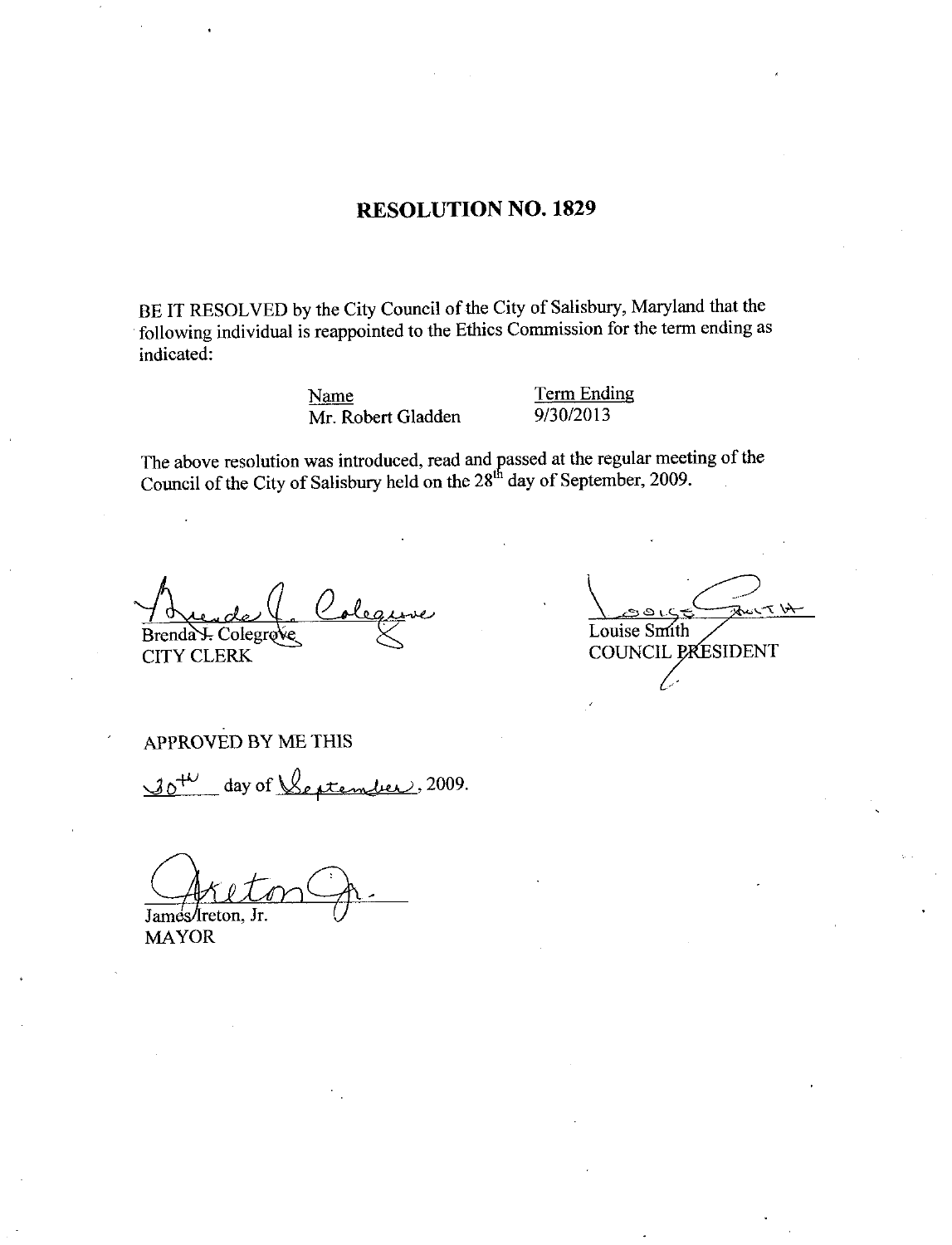# INTER

# $\frac{\overbrace{\mathsf{INTER}}{\overbrace{\mathsf{OFFICE}}}}{\overbrace{\mathsf{OFFICE}}\overbrace{\mathsf{OFFICE}}\overbrace{\mathsf{OFFICE}}\overbrace{\mathsf{OFFIE}~\mathit{MAYOR}}}}\mathsf{MEMO}$

## OFFICE OF THE MAYOR

| To:      | John Pick ·                            |
|----------|----------------------------------------|
| From:    | Sherrell McBride SU                    |
| Subject: | Reappointment to the Ethics Commission |
| Date:    | September 21, 2009                     |

Mayor Ireton would like to reappoint the following person to the Ethics Commission ke to reappoint the following person to the Ethics<br>
Name<br>
Mr. Robert Gladden<br>
9/30/2013

Name Term Ending

Mr. Gladden has been a member of the Ethics Commission since 2005.

Mr. Gladden Mr. Gladden State Commission since 2005.<br>
Mr. Gladden has been a member of the Ethics Commission since 2005.<br>
Attached you will find Mr. Gladden's request and the Resolution necessary for his reappointment. Ple agenda for the meeting. Please let me know if you have any questions.

Attachment

CC: Mayor Ireton